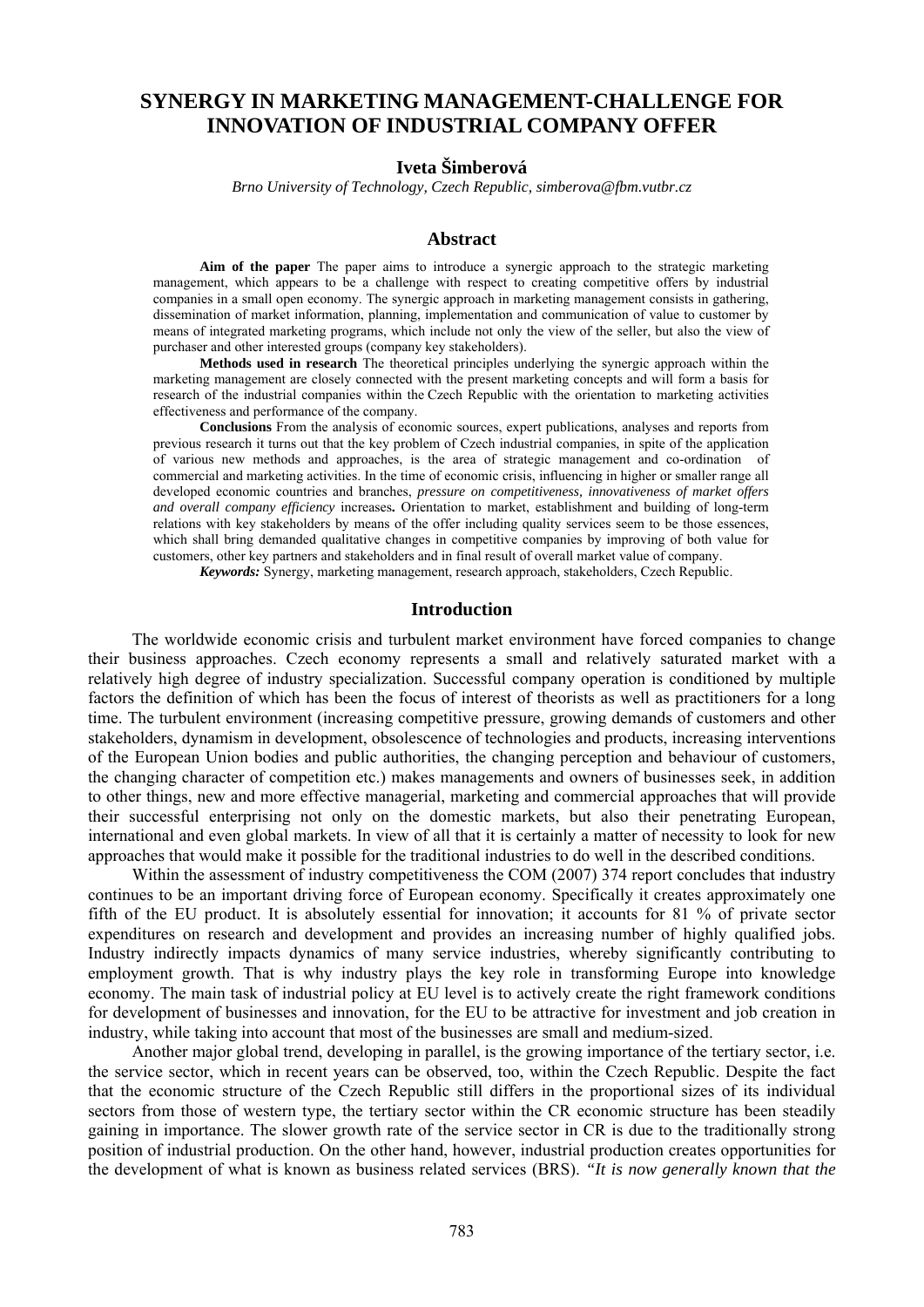*service sector, whether regarding distribution, enterprising or network services or even services relating to public economic interest, contains on practically all world markets an evident growth potential"*<sup>2</sup> *.* This fact even gains in interest considering that economists predict the continued development of service market as an indisputable trend and cross-border trading in services as another economy driving force in many countries. Although industrial production has been recently growing (in 2006, in the first term got actually to most than twice increasing - 11, 9%) (Analysis of economic and sector development in CR 2006.) in the Czech Republic, the growth is mostly driven by companies under foreign control, which have been gradually gaining a dominant position in industry and whose production is largely intended for export. The trends in the industrial sector indicate: decline in new orders in the industrial sector in general; increase in foreign investors' sales from industrial production; Czech industrial companies being primarily focused on the domestic market; growing competition – push for changes in the production systems, organization structures, the growing role of information and communication technologies and knowledge, new types of services emerging, pressure for innovations and so on. (Šimberová, 2008). The analysis of economic sources, specialist publications, analyses of and reports on previous studies show that the key problem of Czech industrial companies despite the application of various new methods and approaches is the area of strategic management and coordination of their business and marketing activities. At the time of economic crisis which to a smaller or greater degree has affected all the advanced countries and industries, the push for competitiveness, innovativeness of market offers and general effectiveness of businesses has intensified.

Solution to the basic issue companies are faced with: "What philosophy should their marketing effort follow?", seems to be a complicated task given the tangle of oftentimes opposing interests resulting from different principles. *Key appears to be the question of relations to the external and internal environments*. The changes which should probably take place as regards direction of company strategies relate to flexibility and speed of adaptation to the new changes on the market, through creating innovative potential, knowledge potential, by building and maintaining relations with not only customers but also other key stakeholders, by means of a quality and well-founded process of producing a unique value for the target customer segments. A major role of the strategic marketing management has to be acknowledged here, whose main objective is to seek and manage the present as well as future opportunities for successful company operations on the target markets while making use of appropriate strategies, systems and their tools (Kotler, Keller 2007; Lošťáková 2005). Market orientation, creating and building of long-term relations with key stakeholders through an offer which includes quality services, these appear to be the essential elements to bring the desired qualitative changes to the competitiveness of companies by increasing the value for customers, other key partners and stakeholders on the one hand, and, in the final outcome, of the general market value of a company on the other. *An emphasis on creativeness, innovation and effectiveness in the process of preparing such competitive offers needs to be sought, apart from developing long-term effective relations with customers, just in the management of relations with the other key stakeholders who form part of both the internal and external environment of a company.*

## **Theoretical principles**

Using a combination of a number of marketing approaches within the strategic marketing management of a company (that are based on adhering to frequently similar principles, such as economy, flexibility, comprehensiveness, integrity, global scale, individualization, cooperation etc.) when dealing with contrary interests following from these principles within the marketing management of a company, is a sensible response to the changes and requirements inherent in the present time. In this context a term of holistic marketing (Bridgewater, Egan 2002; Kotler, Keller, 2007) is frequently referred to in literature, which in our opinion means that 'everything matters' in marketing, that marketing needs to employ a broad synergic perspective in addressing the challenges in a highly competitive environment of the present day. Approach to synergy in marketing management consists in planning, producing and communicating the value to customers through integrated marketing programmes which besides the perspective of the seller also encompass those of the buyer and other interested groups (key stakeholders of a company). All the marketing activities are coordinated so as to maximize their joint outcomes, which also brings subsequent values in the sphere of frugality. *The precondition for the marketing management becomes first of all adoption of a marketing philosophy (in its synergic form) by a company management.* This is not usual with Czech industrial companies. The final outcome of the strategic marketing management is the *creation*, through establishing, building or possibly ending mutual relations, *of a unique company asset known as marketing network*. The individual aspects of creating these mutual relations are explored by Harrison and Freemen,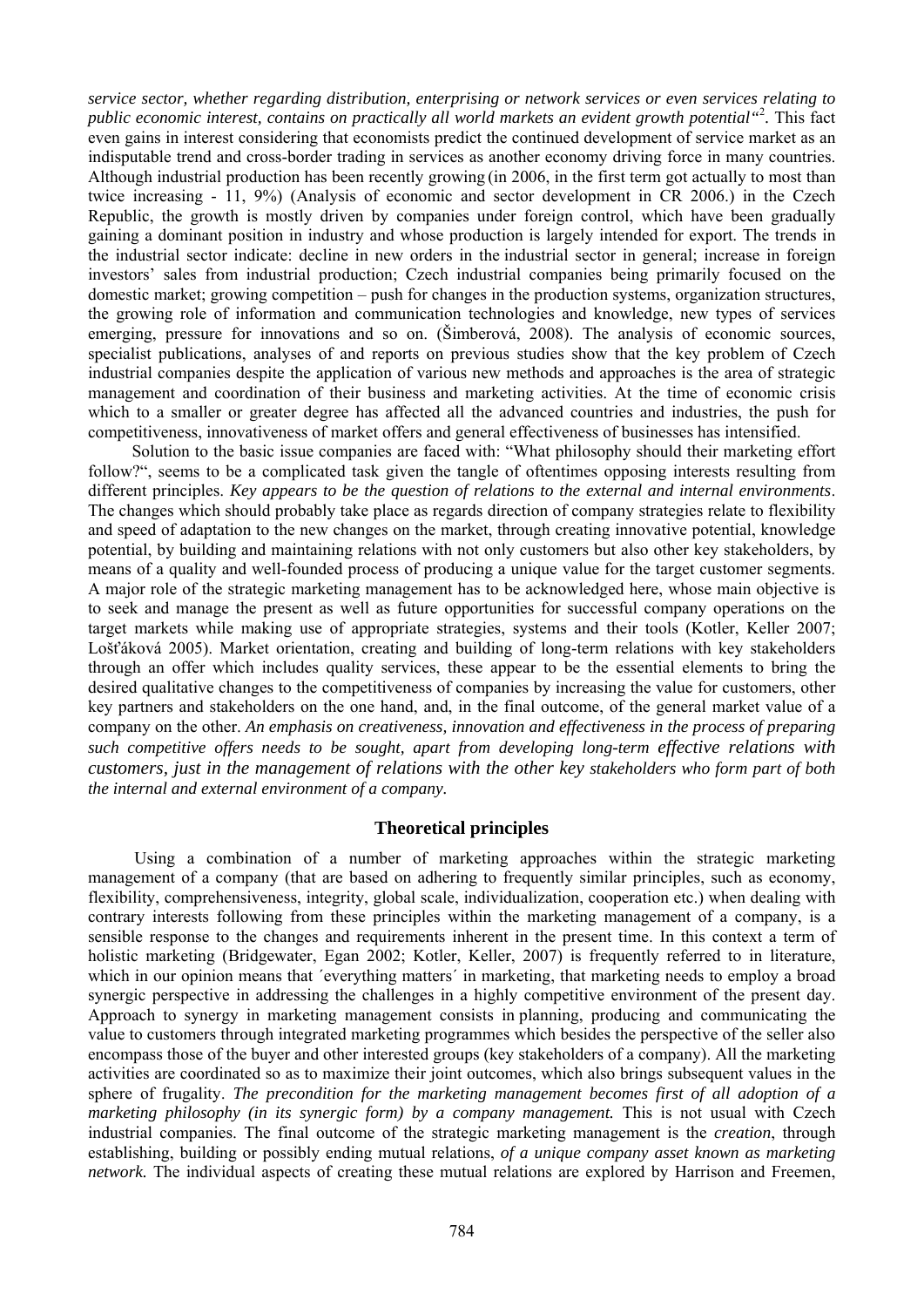1999; Mitchell, et al, 1997; Bryson, 2003; Winn and Keller, 2001**,** Kotler, Keller, 2007; Payne, 2005 and others in their studies. *The advantage of the synergic approach is that it enables maximizing of value creation through exploring and identifying new opportunities and benefits for customers within the spaces delineated by the individual synergic model approaches* (see fig.1 below). *This approach also maximizes provision of value through honing the management of relations with customers, employees and other groups of stakeholders in business partnership, or at a higher level –relationship networks (marketing networks).* 

These relations should deepen through quality and well-founded processes of creating a unique value for the target customer segments, which is an inseparable part of the strategic marketing management. We believe the key to any examination of the relations with stakeholders is the theory of interaction, the ideas of establishing, building and possible ending of relations, elaborated particularly in the theory of relationship marketing. The strategic importance of creating and building of relationships with the employees and other stakeholders in the environment of a relevant business is emphasized in relation to increasing the value provided for the main recipients (customers). Relationship marketing can be characterized as a process of cooperation between a company and its employees and other groups of stakeholders. Its goal is to develop profitable relations with customer segments based on their satisfaction and emotional engagement.



**Figure 1.** Synergic marketing concept model *(Kotler, Keller, 2007; Šimberová, 2008)* 

Approach of businesses to the adoption and implementation of the synergic marketing concept respects that the market and its demands are essential to setting goals, planning, organizing, decisionmaking, control and permanent contact with events taking place in the company environment. The marketing management primarily consists in choosing the target markets where it gains, maintains and extends the number of customers through processes of creation, provision and communication of value while fulfilling the economic goals of the company.

The importance of the strategic marketing management lies just in the fact that financial success very frequently depends on it, whereas finances, operations, accounting and other company functions lose their weight once the demand for products and services has dropped and become insufficient. The greatest risk is taken by companies who do not monitor their customers, competitors and other key stakeholder groups and fail to continuously improve their value offers. The quality and efficient process of marketing management is a never-ending activity. It is just the dynamics of the present environment which suggests that careful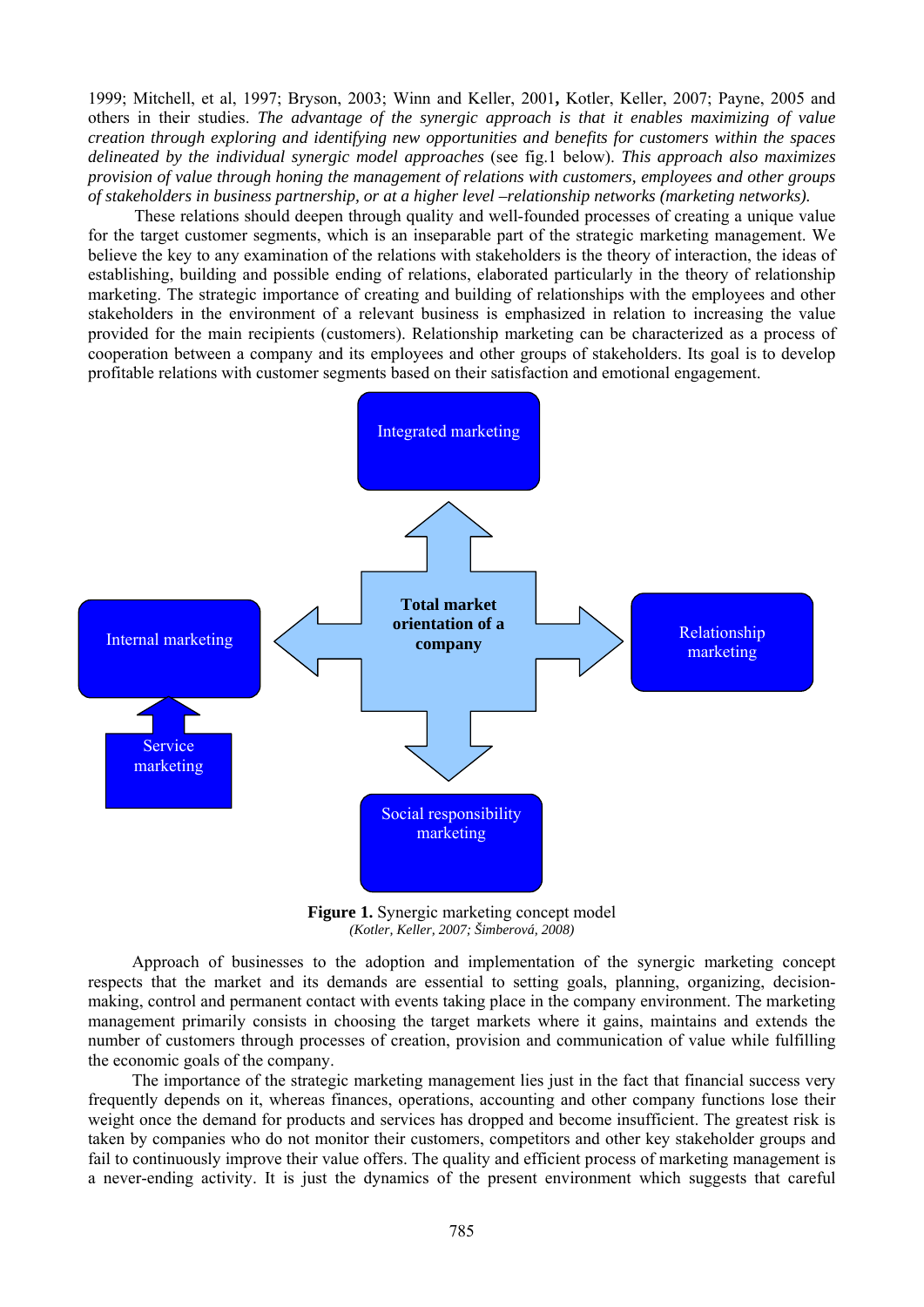watching for potential opportunities that may bring with them increase in the value for customers, while along with that for the company as well, is at the heart of the approach.

An important idea for improving the corporate performance appears to be the connection of the reactive (understanding and satisfying of the expressed customer needs) and proactive marketing approaches (understanding and focusing on the latent customer needs), appearing in association with the total market orientation and provides room for the potential company innovation. The key point for directing of the total market orientation mainly consists in its embracing the other stakeholder groups through creating and consolidating relations with them. Such extension allows for better coordination of activities between the different parties resulting in mutual benefit which creates room for achieving the competitive advantage.

This approach (following from the holistic one) also embraces social responsibility within the company marketing activities (SRM- **Social Responsibility Marketing**). This primarily means understanding of the broader interests and the ethical, ecological, legal and social context of marketing activities and programmes (Kotler, Keller, 2007). Awareness of the social and ethical aspects is an important part of the sustainable development priorities. Frequently, this mainly involves the provision and maintenance of balance between the conflicting criteria of the company profits, customer satisfaction and public interests. In relation to this approach a ´shared marketing´ appears on the practical level (Kotler, Keller, 2007). This involves support to solving problems of a specific target group through linking a company or its offer to specific cases building a mutually beneficial relationship or partnership (e.g. environmental protection, support to socially disadvantaged groups etc.). The company success does not only depend on the quality of work of individual sections, but the quality of individual key processes and mainly their coordination has been more and more emphasized in recent time.

**The internal marketing** must ensure that everybody within the company supports the appropriate marketing principles. The precondition of success is that the main advocate and propagator of the relevant principles is in the first place the company management. The objective of internal marketing is to recruit, train and motivate competent employees to carry out and provide quality performance while presenting the company offers to its customers. The internal marketing activities take place at two levels: the first involves coordination of activities of various marketing functions (marketing research, sales representatives, promotion, customer services, product management etc. – they must work together). The second level concentrates on the necessary need of the marketing approach adoption by other departments, too, that should also think from the customer perspective. The basic initial approach within the building of the internal marketing is **the service marketing**, which provides the basis for the quality of the individual internal processes and thereby the space for creating the customer value. Providing a quality offer made up of products and services requires excellent internal marketing.

The market oriented strategic planning is a managerial process of developing and maintaining of the set goals, abilities and resources of a company in keeping with the changing conditions and opportunities on the market. The strategic planning has its hierarchy at several levels which must be respected. These include the corporate, SPJ (basic and competitive) and SPJ functional strategy levels. Within the strategies implementation attention should be extended to further involved ´subjects´ / parties within the company (stakeholders) and the variety and interest preferences of these involved parties whose importance for company operation has been growing.

The **integrated marketing** approach consists in planning, producing and communicating value to customers through the integrated marketing programmes comprising apart from the seller's, the buyer's perspective, too (the marketing mix where 4P sellers correspond with 4C of the customer). All the marketing activities are coordinated in the way to maximize their joined results. The integrated marketing activities have to ensure that they together contribute to maximizing the turnover and the offer value.

**The relationship marketing** comprises the principle of creating, maintaining and or pertinently terminating permanent relationships with all individuals or subjects (stakeholders) who can, directly or indirectly influence the success of a company's marketing or business activities. It pursues the building of mutually beneficial long-term relations with key stakeholders to allow it for winning and maintaining of business relations based on strong economic, technical and social links between the partners. The final outcome of the relationship marketing is the creation of a unique company asset known as a marketing network. The establishing of beneficial strong relationships requires real understanding of the potential and means of various stakeholder groups, including their wishes, needs and goals.

The strategic marketing management based on the synergy of approaches (total market orientation, relationship marketing, internal and integrated marketing, service marketing and socially responsible marketing) shifts the thinking of the management towards respecting the following principles: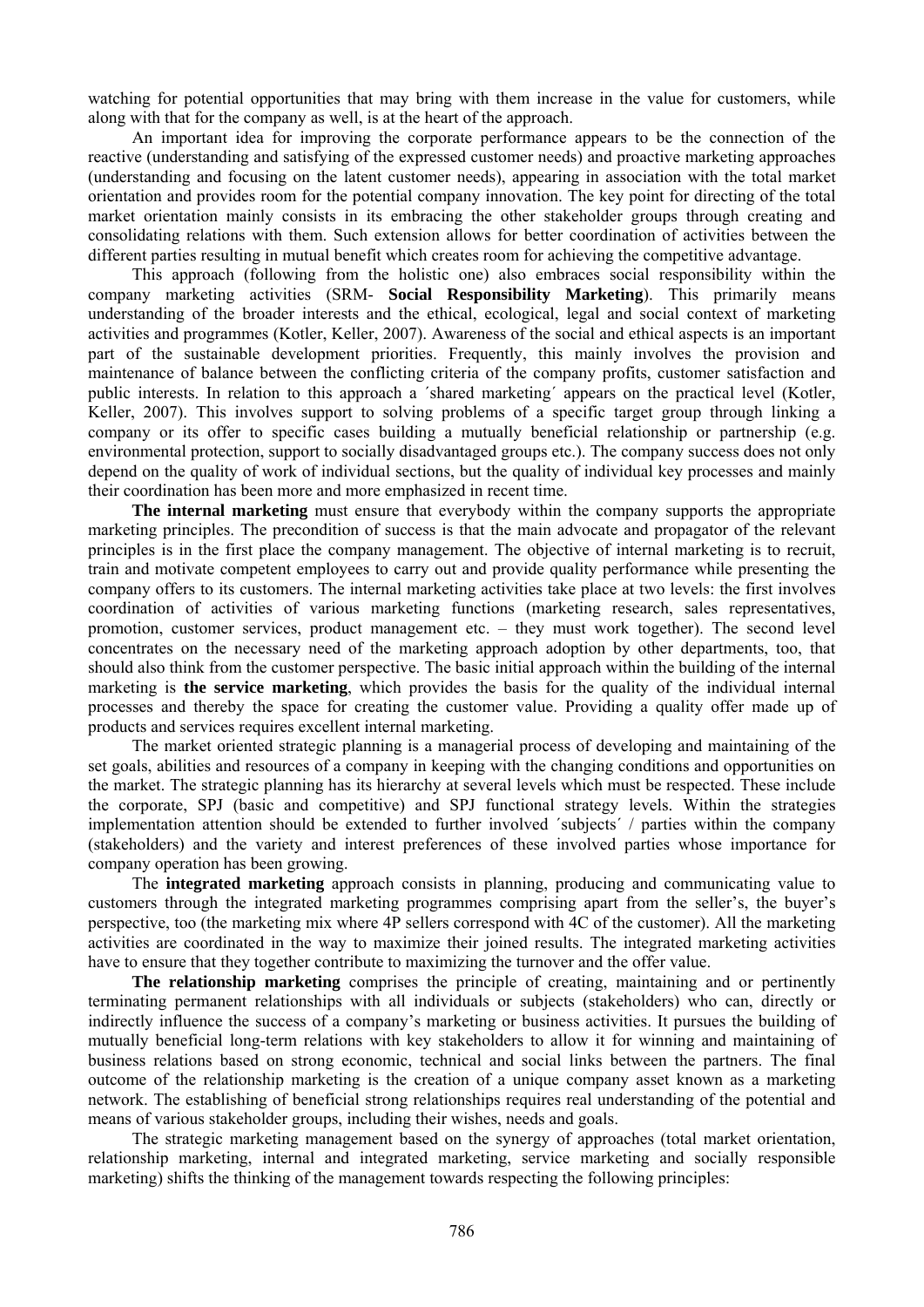- marketing is not a sphere falling under the marketing department only, on the contrary, it becomes a matter of interest for everybody;
- successful is such marketing that responds to changes and adapts to changes on its target markets;
- prosperity is produced through continuous seeking of opportunities while not relying on the past strengths;
- not all the company activities can be done at a top-class level, therefore it creates advantage to pass some of them to others, provided the company cannot perform them cheaper and better;
- concentration on key activities is the way to the top level:
- the basis of the company effort is the lifelong customer value;
- partnership relations with key stakeholders form the basis for the potential competitive advantages;
- communication integrating both internally and externally.

The objective of the model (see fig. 1) is to combine the basic principles of the current marketing concepts and further the ability to achieve the synergy which interconnects the company marketing and business activities, bearing in mind the synergy in marketing management consists in planning, producing and communicating the value to customers through integrated marketing programmes which besides the perspective of the seller also encompass those of the buyer and other interested groups (key stakeholders of a company) (Šimberová 2008). All marketing activities are coordinated so as to maximize their joint outcomes, which also brings subsequent values in the sphere of frugality. The integrated marketing activities have to ensure that they together contribute to maximizing the turnover and the offer value. To achieve this, clearly defined tools in the form of methods and metrics have to be available, allowing for interactive modelling of newly arisen situations that the environment makes the subjects react to in a swift manner.

Each new approach or concept makes a difference for companies primarily in the case that it helps boost its performance and has a positive influence on their economic results. Marketing can only gain more ground in companies provided that it offers transparent quantifiable tools for measurement of financial means invested in the proposed marketing strategies and programmes. Recently a number of publications and specialist articles have appeared solving these problems through measurement based on the Return on Investment (ROI) (Shaw, 1999; Davis, 2007; Kotler, Keller, 2007). This seems to be the way that can lead to marketing gaining a stronger position in companies. The application of ROI as the basic marketing tool of measurement also offers, in addition to other benefits, achieving of communication agreement between the various functional areas of a company (enables marketing to "talk" in the same language that emphasizes effectiveness of its planned and implemented activities). It improves planning, measuring and optimization of marketing strategies. Inclusion of the strategic perspective requires that attention is turned to other non-financial indicators such as customer lifelong values (Lošťáková, 2005), to the sphere of marketing measurement, and should finally facilitate the understanding of the essential contrasts within marketing, i.e. that the achieving of a higher customer value does not necessarily have the form of a profit. Another approach to measurement is based on the necessary monitoring of marketing costs. The calculation of costs should be applied to each marketing programme based on individual activities (e.g. the Activity Based Cost accounting (ABC) method (Kaplan and Bruns, 1987) in order to determine whether these activities will lead to results that will justify the cost. Within the implementation of the marketing management synergic approaches, whose basis is to create and build relations with key stakeholder groups, it is important to realize that there are many other involved groups of individuals and their needs in play. Companies have largely focused on shareholders so far. The marketing approach comprising the relationship creation, maintaining and terminating points out that this perception must be changed and broadened towards key stakeholders. Here we have to emphasize the difference between the "Shareholder"and "Stakeholder" approaches, the latter following from the value management area. The stakeholder approach is broader, responding to immediate conditions of the current environment, besides the profit-making goal there are other goals being given major attention, such as responsibility towards society and partnership that are included in the company strategic goals and all the company activities. Here we consider the premiss formulating that "unless a company cares for its key stakeholders and creates and builds beneficial and ongoing relationships with them, it is never going to achieve sufficient and particularly long-term profits"(Harrison, Freeman, 1999; Christopher, Payne, 2002; Kotler, Keller, 2007; Šimberová, 2008). A question of the level of a company focus on the key stakeholder groups relates to the intents and strategies that the company plans to implement with the aim of developing relations with these groups connected by the mutual dynamic relations. The companies focusing on the high level of customer satisfaction by offering products and services of higher quality are aware that through this they contribute to higher satisfaction of their customers. This results in repeated purchases, growth and higher profits, and consequently satisfaction of the other involved group and individuals, but also in making further investments etc. The described cycle brings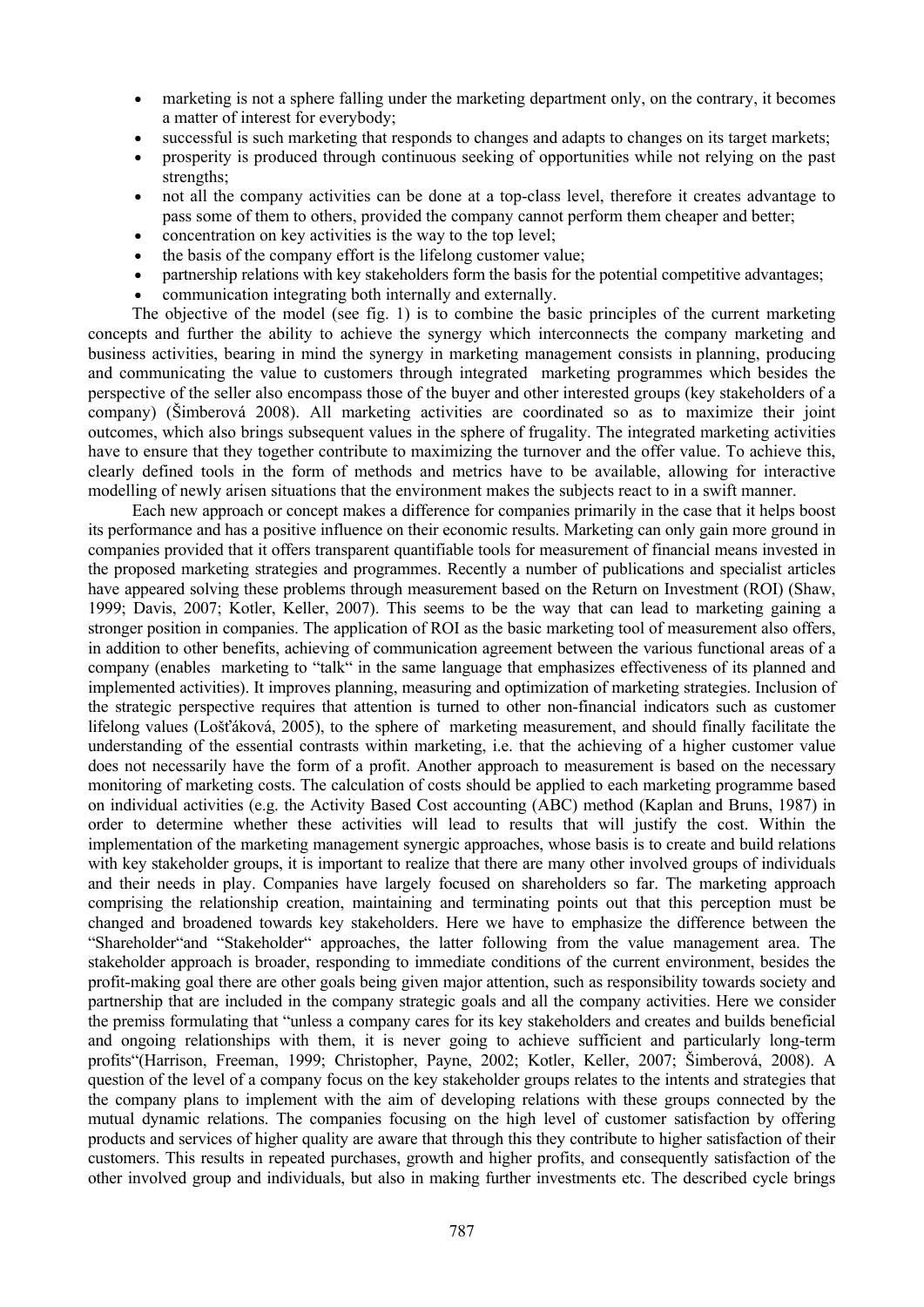profits and growth. The focus on profit maximization, according to some authors, appears to be rather shortsighted (Doyle, 2000). Maximizing the value for shareholders, to the contrary, presents another approach likely to be increasingly engaged in future. This approach recommends the use of SVA - Shareholder Value Analysis (Kotler, Keller, 2007) when deciding on the marketing strategy to follow. Such an analysis is based on the premises that *a higher value of a company is concealed in its intangible marketing activities - brands, market knowledge, customer and partner relationships*. It is these assets that represent the way to long-term gains. The analysis itself makes it possible to ascertain what kind of alternative course of events will maximize the value for shareholders, which will in addition ensure that the management perceives marketing as an integral part of the general process of its activities (as opposed to it being a specific function only focusing on increasing the turnover or market share).

#### **Discussion**

The aim of each entrepreneurial activity is to provide a value (in the form of an offer) for a customer with a profit. What becomes a key issue in the competitive environment today is searching for more effective ways to providing higher values for customers than the competition. The traditional view of the value process has been losing its potential. The mass markets have split up into plenty of micro-markets each of which has its own needs, expectations and preferences. The new understanding of value provision consists just in harmonizing the process of value provision with choosing, creating and communicating the higher value. The changes appearing as necessary while providing the company value at the same time are based on providing the market offer for target markets already well defined in advance. That is how marketing gains the key role right at the initial stage of value planning and value choice. Value choice forms a strategic part of marketing management: this essentially includes segmentation, targeting and placement of value on the target market (STP). Through determining the value of market offer with respect to target markets and identifying its appropriate placement then in the process of value provision the marketing further decides on specifications, prices and distribution of each product and accompanying services and maintenance. The last, third phase of the process of value creation and provision is its communication. In this phase making the best of the power of personal sale and other communication tools is essential, which in mutual integration should communicate promises that a company is able to deliver and that provide the expected value of the target segments. Each phase of this process makes demands on cost spending. The company is responsible for careful monitoring of its cost and output as to each value-creating activity and looking for ways to reduce the cost or improve output. Further new approaches within value creation also can include the concept of 3V (Kumar in Kotler, 2007), based on three V principles: 1. define a value segment or customers (and their needs); 2. define a value proposition; 3. define a value network that will provide the promised service for you. The synergic marketing approach (based on the holistic one) offers new broader possibilities of value provision for a customer. Kotler, Keller (2007) states this involves integrated examination of value, value creation and value provision in pursuit of building long-term mutually beneficial relationships and shared prosperity of the key groups involved (stakeholders). Through achieving this profit growth is ensured, by increasing the number of customers, building the customer loyalty and achieving lifelong customer value. The structure of this marketing approach includes an answer to three crucial management issues:

**1. Value research** (How a company can identify new value-related possibilities); Value exists within as well as across markets which are dynamic and competitive by definition. Therefore a company needs a well defined strategy to research value. The creation of such a strategy, as the authors believe, requires understanding of the relations and interactions among three areas: an area for learning about customers (their existing as well as latent needs, needs of participation, freedom, stability and change), an area for company competences (a wide range against a targeted range of business activities, physical abilities against knowledge-based abilities) and an area for partners resources (horizontal partner relations, where a company chooses partners based on their abilities to make use of the relating market opportunities, and vertical partner relations making use of partner abilities to help the company in creating value).

**2. Value creation** (How a company can effectively create new value offers); in order to be able to use opportunities, companies need to know how value is created. New benefits for customers have to be identified, namely from the customer perspective, and further capitalize on one's industry key benefits and manage business partners from own workmate network. Relevant is the information about what the customer thinks, wishes, does and what worries them, who influences them, who they see and admire.

**3. Value provision** (How a company can use its abilities and material means to more effectively provide new value offers); the value provision primarily involves substantial investment in infrastructure and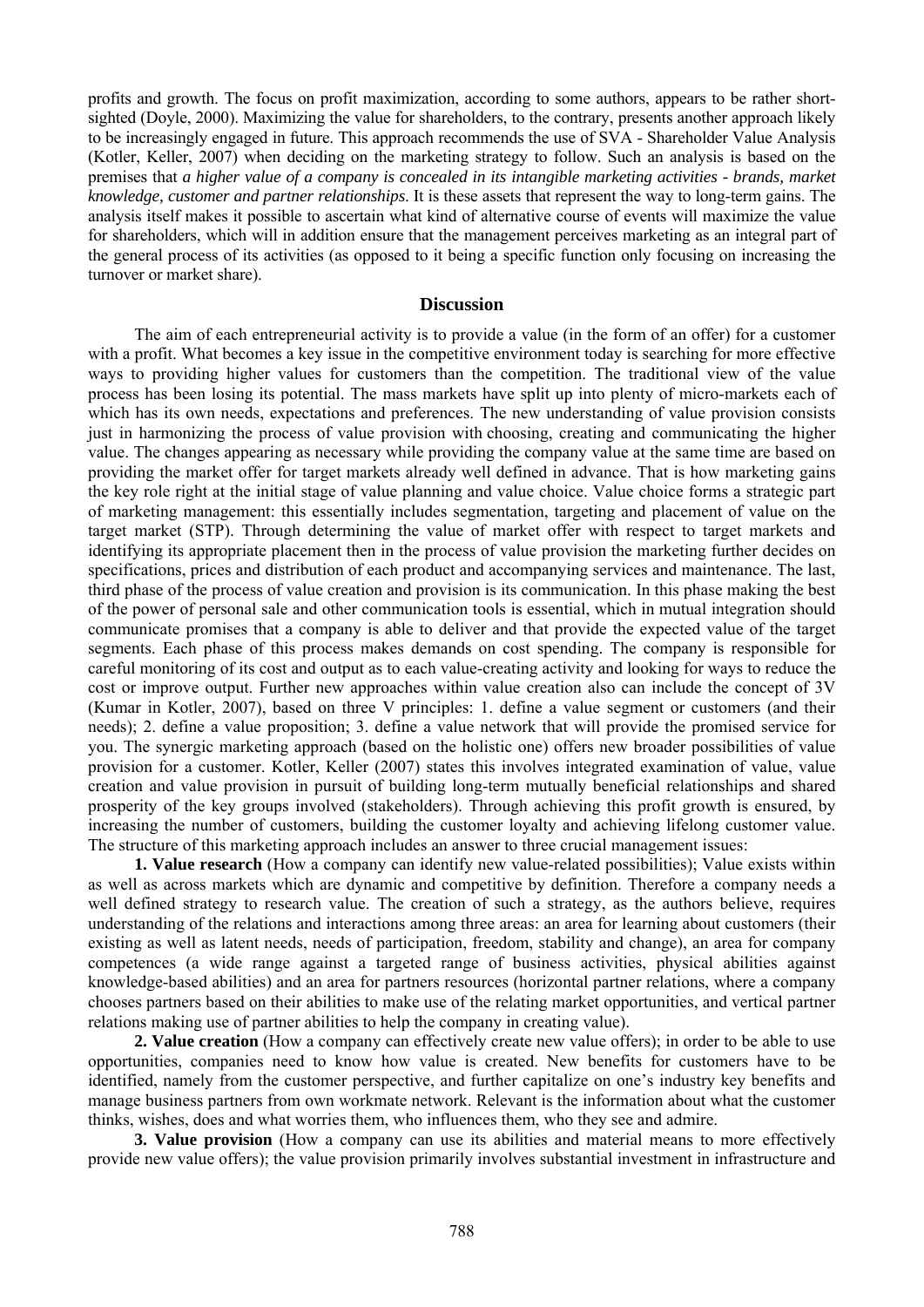competences. A company must become competent in managing customer relationships, internal resources and business partners (stakeholders).

In many prosperous contemporary companies we can observe a tendency to create marketing strategies based on clearly defined and expressively communicated value offers. The value offer is a sum of all reasons why a customer should purchase products and services from a company. *The shift in the value offer in industrial markets can be observed in the structure of offer of industrial companies, where it is the services which provide a potential source of distinguishing their offer from the competitors'. In view of this fact it is necessary, within the processes of companies' value provision, to give attention to mutual integrating of quality elements, services and marketing into building of permanent and beneficial relations*  with key stakeholders, as these relations will then contribute to customer satisfaction. Customer satisfaction is a critical point in mutual maintaining of relations with them and thereby for follow-up maximizing of their lifelong value. Custom services and their quality are the one important factor of consolidating mutual relations. *The sharing of mutual prosperity resulting from building of mutual beneficial relations with key interest groups (stakeholders) is an area of potential opportunities for creating such services that will increase satisfaction of customers.* 

## **Conclusion**

*Creating, building and termination of relations with stakeholders – the potential and opportunity for a new utility value offer.* The reasons for creating long-term customer relations with a company mainly relate to the attractiveness of the provided value. A key area appears to be here the differentiation of a company offer from the competitors' particularly as regards quality and provision of secondary services. Value research relates to the total market orientation of a company, which includes the view across as well as within the markets where the company finds its potential stakeholders. 'Stakeholders' do not only include customers, but also the distribution intermediate links, banks, insurance companies, owners, managers and other company workers in various company departments, suppliers and subsuppliers, competitors, marketing research agencies, advertising and PR agencies, the media, interest associations, public and local authorities etc., in short all the subjects that may further contribute to increasing the value for customers (Kotler, Keller 2007; Šimberová, 2008)).

The information gathered about the company broader environment, the broad company ability to respond to and process the information to create value offers and push them forward within the company – this influences the competitive advantages so far and differentiation of the offer from the competition and finally enables the creation of a higher utility value for customers. An important foothold for a company in this connection is the choice of its key stakeholders and creating and building of beneficial long-term relations with those who can contribute within the process of creating of added utility value. *A research into the reasons for creating and building of relations with individual stakeholders in a relevant industry may offer a potential for effective production of new value offers of a company.* 

*The segmentation of stakeholders, their understanding, estimate of their strength, determination of priorities and specification of reasons why mutual relations developed, continued and ended, also create space for decision-making by the management and help establish in which phase of the value-creation chain the advantages won based on the existing or potential mutual relations with stakeholders can be utilized.* (E.g. the main reasons can include mainly the mutually provided information, contacts, financial means and further material as well as non-material sources, ideas for innovation, quality, flexibility, orders, business opportunities, quality of services, products, building of renown, atmosphere etc.)<sup>4</sup> Stakeholders are not only customers, but also distribution interlinks, banks, insurance companies, managers and other staff of various company departments, suppliers and sub-suppliers, competition, marketing research agencies, advertising and PR agencies, media, interest groups, state and local administration etc. – simply all entities able to contribute further to the increase of the customer value (Kotler, Keller, 2007; Šimberová, 2008).

*Another area for the competitive differentiation of a company appears to be just the analysis of the already provided mutual services with its key stakeholders.* 

*The whole of this process of creating and building of stakeholder relations is conditioned by the character and possibilities of an industry where a company operates.*

*An important role in a company's decision-making on the selection, establishing and building of stakeholder relations is also played by the stage of a company's life-cycle.* In the various phases of company development the priorities for selection, establishing and building of the mutual relations change. This impacts its value creation process, too. A company just entering the market is likely to put an emphasis in the first place on creation of such marketing programmes and activities that will provide winning new customers. Establishing and building relations with customers and further stakeholders gains in importance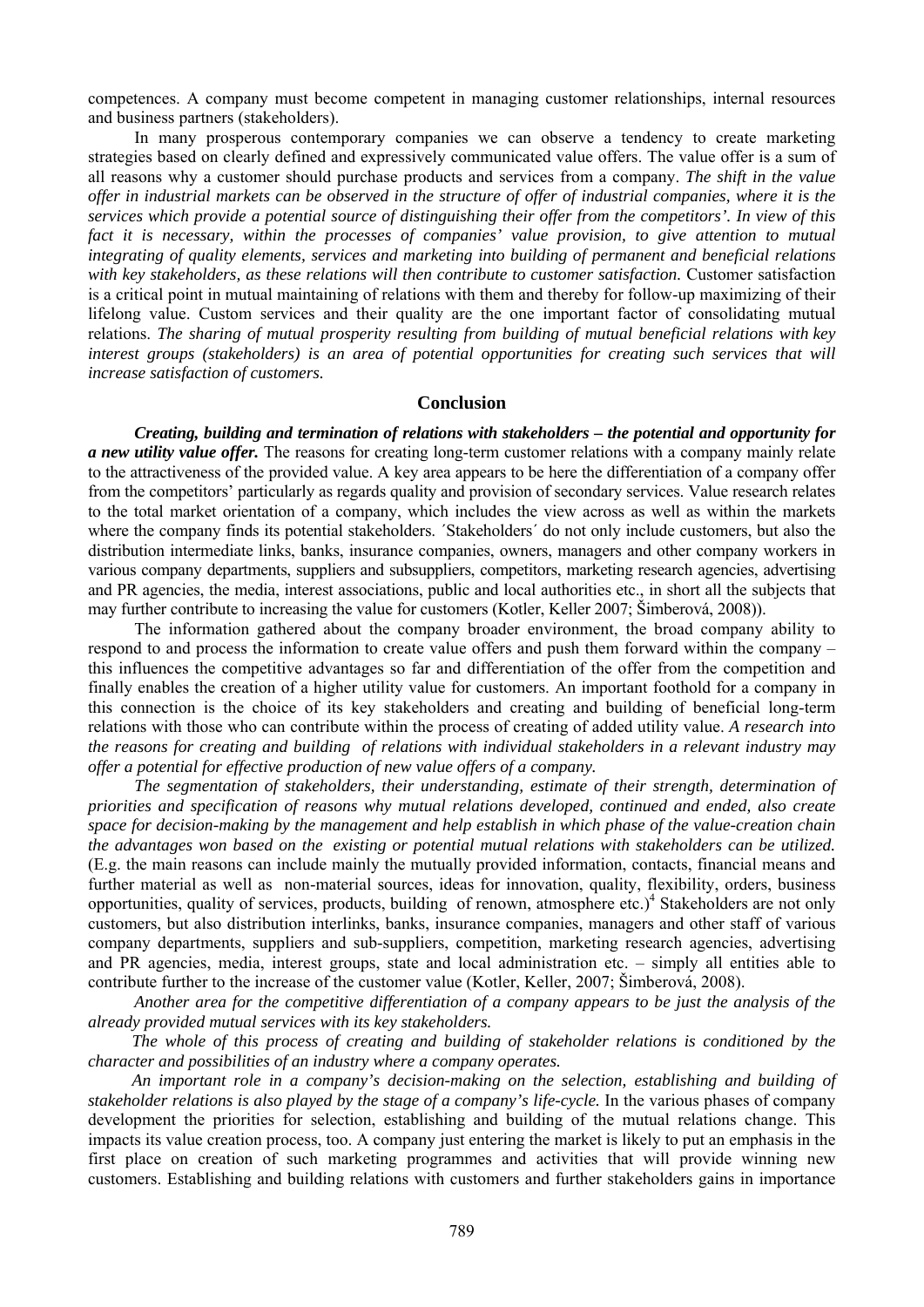during the following phases of company development. The potential and opportunity for value creation, however, should be sought by a company at any stage of its development. The correct choice of target segments is critical to placing the company value offer. Within the following phases of company development, the critical aspect for making decisions is just the monitoring of the total costs relating to winning new customers and their comparison with the total cost of maintaining and building the relations with the existing customers.

*As mentioned before, with respect to all the phases of company development the key strategic point primarily appears to be thorough segmentation, choice of target markets and placement of value offer on the markets. The different markets may be segmented in different ways.* The segmentation of the industrial market, based on customer needs, as the tool of strategic marketing management gains in general importance for the whole company and comprises several part steps that are comprehensively described in a "B-to-B marketing" publication: "Strategic analysis for creating of market opportunities" (Lošťáková, 2005). *In association with research we need to point out another three major groups of segmentation variables, specifically the services-based segmentation, value-based segmentation and industry-based segmentation, that appear as significant for the stakeholder relations management and the follow-up key activities supporting the establishment and building of beneficial long-term relations.*

As shown by the studies undertaken so far (Lošťáková et al. 2009), the companies within the Czech Republic have actively engaged in looking for customers, learning about their needs and requirements and creating offers and customer care systems for them, often in a differentiated manner depending on a customer importance for the company. *What has not been adequately developed in the companies so far is a system of efficient, swift and effective transformation of market-focused intents into the other company activities and relationships with other partners within the given business who possess the potential to contribute to increasing the value for customers, i.e. into the relations with stakeholders.* 

The market care also needs to be developed on the basis of *long-term effective relations with customers.* The deepening differentiation of customer needs and wishes and dramatic stiffening of competition has created the necessity to develop a broadly differentiated embracing even individualized system of customer care, depending on their needs and requests, through creating a special value for them (Peppers, Rogers, 2004) at the same time considering their potential value (lifelong value) for the company, i.e. based on the current value of all the future gains and other benefits that the company gets by selling to customers (Best, 2005; Lošťáková et al., 2009).

Currently it is not enough to offer customers only what they expect, but it is necessary to actively and creatively collaborate with customers and other partners within the business in creating a unique value for the target markets. The thing to do is to seek, continuously and in mutual collaboration, new and new ideas for innovation and modification of products, ideas for improving the systems of contacting customers as well as improving the methods of ordering, distribution and provision of services (Prahalad, Ramaswamy, 2004). The value creation for customers should draw on a much broader spectrum of its dimensions, where besides the functional dimensions also the emotional and social dimensions have to be enhanced (Smith, Colgate, 2007; Šimberová, 2008).

However, we need to bear in mind that in today's changeable market environment business success does not only depend on how well companies manage to get to know and understand wishes of customers, their buyer and consumer behaviour, i.e. estimate what the dimensions of the best value for customers should be, but also on whether they can, and in what way, in mutual integration and cooperation within the company (Galbraith, 2005) and with their partners (stakeholders) outside the company create the value, deliver it and further perfect it, and even better and faster than the competition can do (Guenzi, Troilo, 2006). This requires an active team collaboration of persons within and outside the company, of managers and workers at different management levels and interconnecting of various in-house and external activities, thus creating a relationship network with stakeholders within the increasing of value for the target markets. This might be the way, as it has turned out, toward re-starting the growth of sales during the current period of the oncoming economic crisis. Unfortunately, these problems have not yet been given adequate attention, which particularly applies to businesses operating on B2B markets.

The present-time world marketing literature emphasizes the urgent need of identifying, creating, delivering, assessing and further perfecting of customer value, in a differentiated manner depending on the customer needs as well as on their value for the company, and outlines the four-phase – identify, create, provide and continuously improve the value for customers (e.g. Kotler, Jain, Maesincee, 2007) to five-phase concept of value management – discover, share, create, assess and improve the value for customers (e.g. DeBonis, Balinski, 2003). Individual stages are only outlined in a general manner, there are no methodical